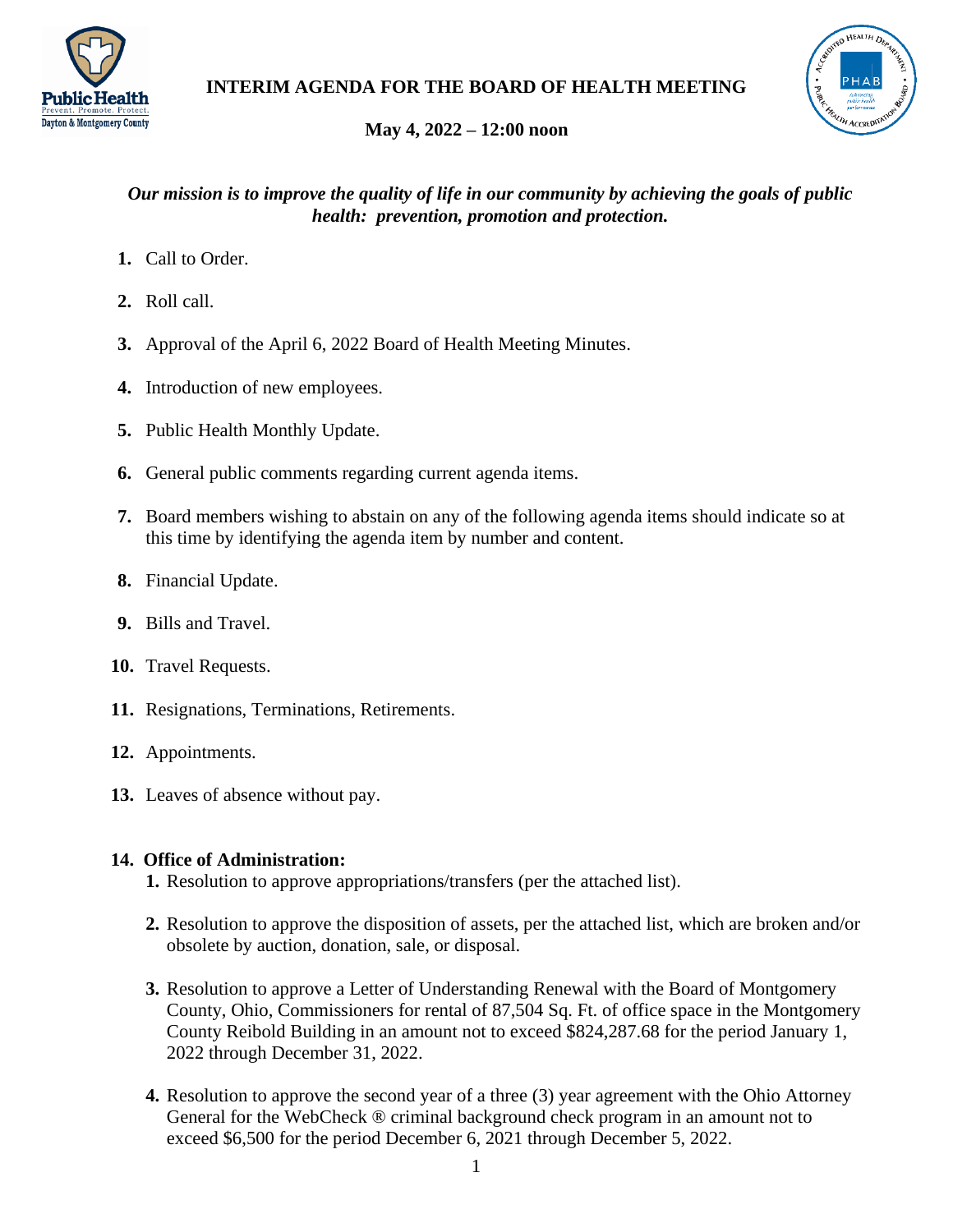- **5.** Resolution to approve the fifth year of a six-year agreement with A1 Sprinkler & Systems integration, LLC (Resolution #21-194 dated June 2, 2021; Resolution #20-203 dated June 3, 2020; Resolution #19-183 dated May 1, 2019; and Resolution #18-243 dated July 11, 2018) to provide annual sprinkler inspection services and testing to the fire suppression system at Drew Health Center in an amount not to exceed \$540 for the period June 21, 2022 through June 20, 2023.
- **6.** Resolution to approve an evergreen extension to the agreement with LexisNexis VitalChek Network Inc. (VitalChek), (Resolution #19-167 dated April 3, 2019; Resolution #20-137 dated April 1, 2020 and Resolution #21-282 dated August 4, 2021) providing the use of point of purchase payment devices and payment reimbursement services to the Public Health Clinic for the period April 3, 2022 through April 2, 2023. There is no cost associated with this agreement.
- **7.** Resolution to approve the first year of a two (2) year Sales Order Agreement with Monster Worldwide, Inc. to provide an applicant tracking system and a career posting website to support Public Health Human Resources activities in an amount not to exceed \$44,860 for the period May 1, 2022 through April 30, 2024. The cost of the first-year system plus implementation for the period May 1, 2022 through April 30, 2023 will be \$26,930.
- **8.** Resolution to approve the first year of a three (3) year Ancillary Participation Agreement with Humana Insurance Company and Humana Health Plan, Inc. (Humana) to provide insurance payments for Humana clients under Medicare, Medicaid and self-insurance plans underwritten by Humana for clinical services provided by Public Health.
- **9.** Resolution to approve revisions to policy Section 505, Standards of Employee Conduct, for inclusion in the Personnel Policy manual.
- **10.** Resolution to approve a new policy; Section 591, Cellphone Use Policy, for inclusion in the Personnel Policy manual.
- **11.** Resolution to authorize Montgomery County to pay by warrant the attached invoices.

### **15. Office of Environmental Health:**

- **1.** Resolution to accept a Notice of Award from the Ohio Environmental Protection Agency for application of Mosquito Control Grant for the 2022 season in the amount of \$10,000 for the period of May 1, 2022 through April 30, 2023.
- **2.** Resolution to rescind an agreement with the City of Dayton (Resolution #22-156 dated April 6, 2022) for mosquito control services in an amount not to exceed \$2,300 for the period May 1, 2022 through November 1, 2022.
- **3.** Resolution to approve an agreement with the City of Dayton for mosquito control services in an amount not to exceed \$1,000 for the period May 1, 2022 through November 1, 2022.
- **4.** Resolution to approve an agreement with Sonoma Technology, Inc. to provide an update to the AOCast Model, the subscription fees for the web-based ozone/PM2.5 model and the annual hosting fee for website maps and data in an amount not to exceed \$21,000 for the period July 1, 2022 through June 15, 2023.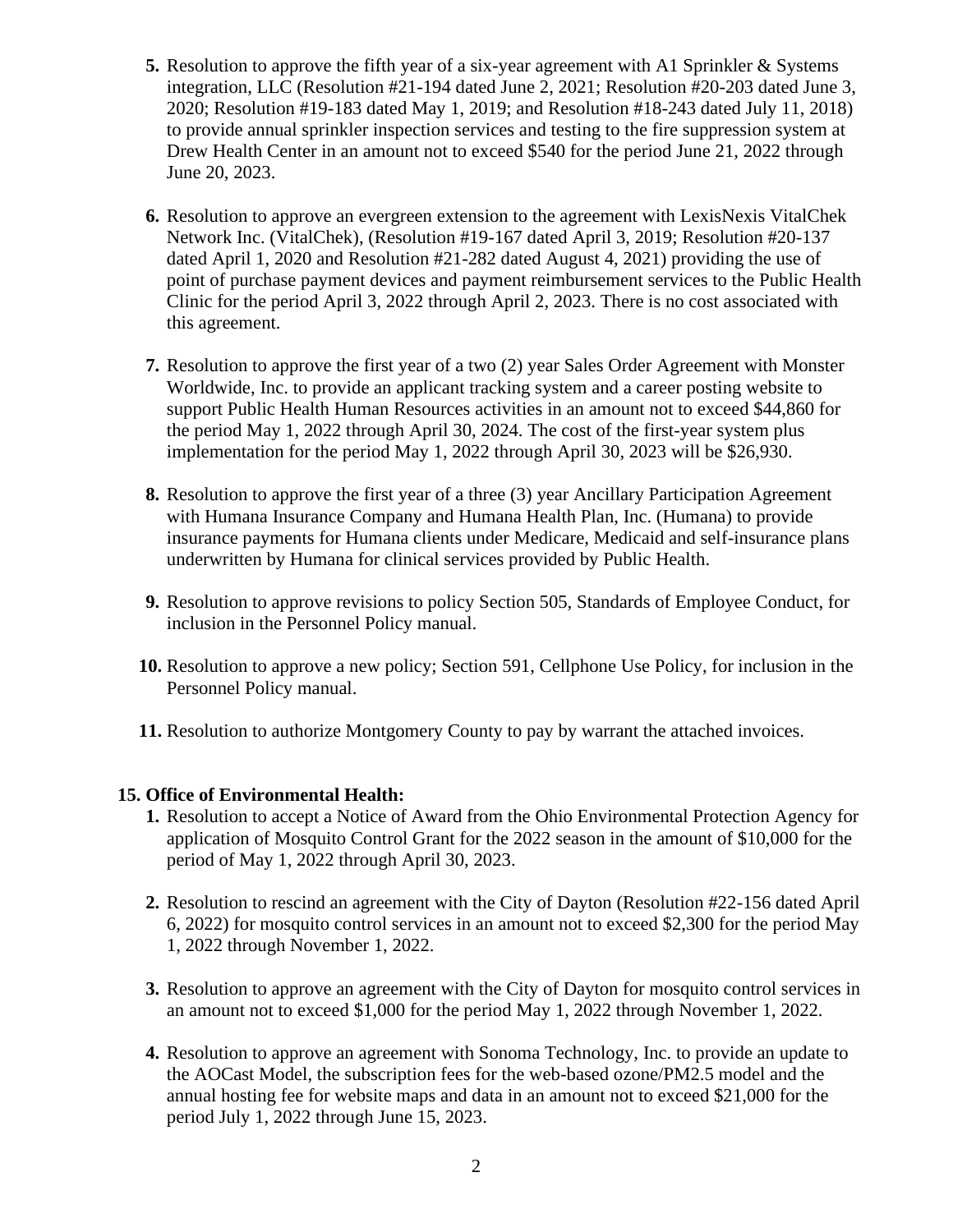- **5.** Resolution to approve a variance request from Bradley Ford for the property located at 6123 Shore Drive, Huber Heights, Ohio allowing the emergency construction of a private well closer than the isolation distance of at least twenty-five feet from the edge of any normal road driving surface as required in Ohio Administrative Code 3701-28-07 (G).
- **6.** Resolution to approve a variance request from Al Lockwood of Ed Rike plumbing for the property located at 6346 Apache Street, Huber Heights, Ohio allowing the emergency construction of a private well closer than the isolation distance of at least twenty-five feet from the edge of any normal road driving surface as required in Ohio Administrative Code 3701-28-07 (G).

### **16. Office of Health Promotion**

- **1.** Resolution to approve the Notice of Intent to Apply for Funding from the Ohio Department of Health for the Women, Infants, and Children (WA23) Grant for an amount not to exceed \$1,979,740 for the period October 1, 2022 through September 30, 2023.
- **2.** Resolution to accept the Notice of Award from the Ohio Commission on Minority Health Montgomery County Local Office on Minority Health for the State Opioid Response (SOR) – Reaching Our Own Grant in an amount not to exceed \$100,000 for the period April 1, 2022 through September 29, 2022.
- **3.** Resolution to approve the Notice of Award from the Ohio Commission on Minority Health Montgomery County Local Office on Minority Health Grant for an amount not to exceed \$100,000 for the period July 1, 2022 through June 30, 2023.
- **4.** Resolution to approve an addendum (Amendment #3) to an agreement with Buckeye Health Plan (Resolution #20-022 dated January 3, 2020, Resolution #21-032 dated January 2, 2021, Resolution #21-447 dated December 1, 2021 and Resolution #22-010 dated January 5, 2022) to accept \$22,926.13 as the allocation of Remaining Funding of the State of Ohio Enhanced Maternal Health program to target geographic areas of Ohio with high infant mortality for the period January 1, 2022 through June 30, 2022.
- **5.** Resolution to approve an addendum (Amendment #3) to an agreement with CareSource (Resolution #20-023 dated January 3, 2020, Resolution #21-033 dated January 2, 2021 and Resolution #21-448, dated December 1, 2021) to accept \$92,462.94 as the allocation of Remaining Funding of the State of Ohio Enhanced Maternal Health program to target geographic areas of Ohio with high infant mortality for the period January 1, 2022 through June 30, 2022.
- **6.** Resolution to approve an addendum (Amendment #3) to an agreement with Molina Healthcare of Ohio (Resolution #20-024 dated January 3, 2020, Resolution #21-034 dated January 2, 2021 and Resolution #21-449 dated December 1, 2021) to accept \$18,450.48 as the allocation of Remaining Funding of the State of Ohio Enhanced Maternal Health program to target geographic areas of Ohio with high infant mortality for the period January 1, 2022 through June 30, 2022.
- **7.** Resolution to approve an addendum (Amendment #3) to an agreement with Paramount Advantage (Resolution #20-025 dated January 3, 2020; Resolution #21-035 dated January 2, 2021; and Resolution #21-450 dated December 1, 2021) to accept \$18,937.75 as the allocation of Remaining Funding of the State of Ohio Enhanced Maternal Health Program to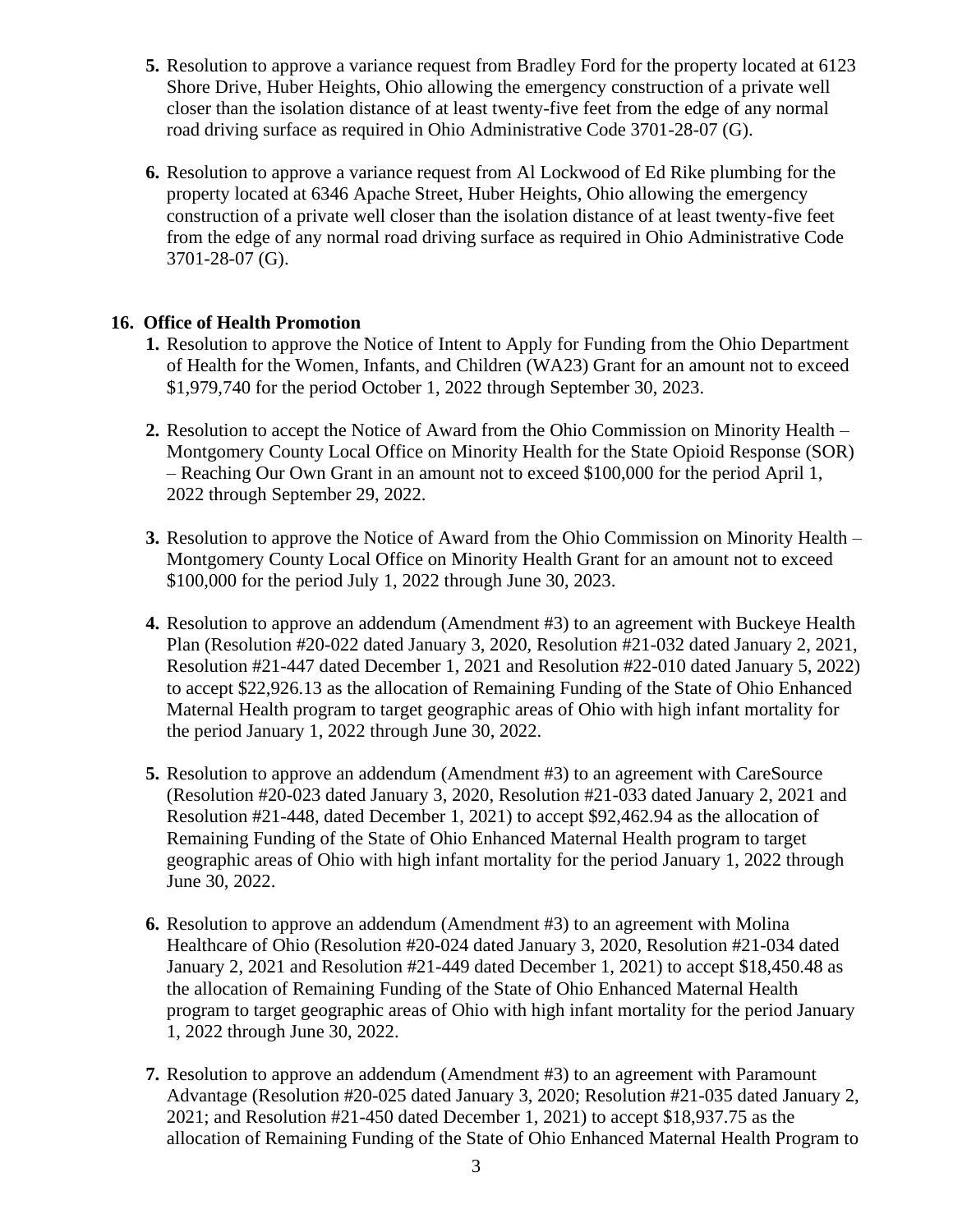target geographic areas of Ohio with high infant mortality for the period January 1, 2022 through June 30, 2022.

- **8.** Resolution to approve an addendum (Amendment #3) to an agreement with United Healthcare Community Plan of Ohio, Inc. (Resolution #20-026 dated January 3, 2020; Resolution #21-036 dated January 2, 2021; and Resolution 21-451 dated December 1, 2021) to accept \$17,222.69 as the allocation of Remaining Funding of the State of Ohio Enhanced Maternal Health Program to target geographic areas of Ohio with high infant mortality for the period January 1, 2022 through June 30, 2022.
- **9.** Resolution to approve an agreement with Adaptive Supply, Inc. to provide free and open access to Montgomery County residents seeking COVID-19 vaccination, testing, and personal protective equipment supplies. Adaptive Supply, Inc. will provide mobile COVID-19 vaccination clinics within zip-codes in the Black and African American communities showing low COVID-19 vaccination rates in an amount not to exceed \$40,000 for the period May 4, 2022 through June 30, 2022.
- **10.** Resolution to approve an agreement with Entrepreneurs Marketplace to leverage local Black-owned businesses to serve as hubs for COVID-19 vaccine education and promotion, directing customers to COVID-19 vaccination opportunities available in Montgomery County. Public Health shall pay Entrepreneurs Marketplace an amount not to exceed \$45,000 for the period May 4, 2022 through June 30, 2022.
- **11.** Resolution to approve an agreement with A Friend In Deed, Inc. to provide free transportation to Black and African American residents to and from COVID-19 vaccination clinics; and to promote COVID-19 vaccination opportunities available in Montgomery County to riders who use the transportation services. Public Health shall pay an amount not to exceed \$30,000 for the period May 4, 2022 through June 30, 2022.
- **12.** Resolution to approve an agreement with Produce Perks Midwest for the implementation of the Produce Perks PRx Infant Vitality program in Montgomery County for the period January 1, 2022 through December 31, 2022. There is no monetary cost associated with this agreement.
- **13.** Resolution to cancel the agreement with Maliya Currington (Resolution #22-078 dated February 2, 2022) to provide contracted services as a Minority Health Specialist to Public Health in an amount not to exceed \$43,680 for the period February 2, 2022 through December 23, 2022. The effective date of the cancelation is April 7, 2022.

### **17. Office of Health Services:**

- **1.** Resolution to approve a Memorandum of Understanding between the Montgomery County Alcohol, Drug Addiction and Mental Health Services Board (ADAMHS) to provide a Community Transition Program at criminal institutions according to the OHMHAS allocations/guidelines in an amount not to exceed \$10,000 for the period July 1, 2021 through June 30, 2022.
- **2.** Resolution to approve an evergreen extension to the agreement with Change Health Care Solutions, Inc., (Resolution #21-360 dated October 6, 2021; Resolution #20-206 dated June 3, 2020; Resolution #19-135 dated March 6, 2019; Resolution #18-309 dated September 5, 2018; and Resolution #17-10 dated January 4, 2017) to utilize the Emdeon One product to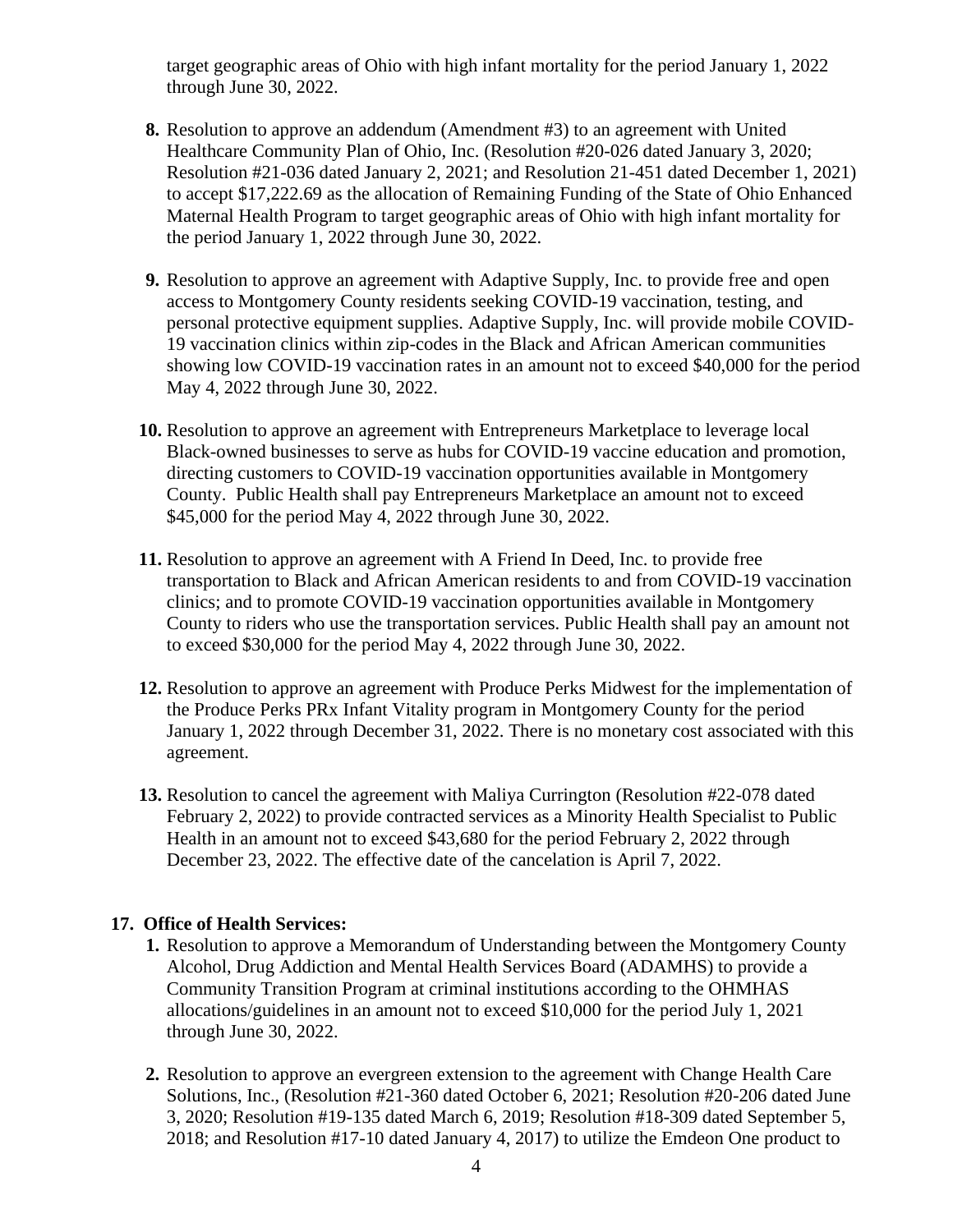provide electronic claims, print-to-paper claims, and electronic remittance advice (ERA) to the Home Care Program in an amount not to exceed \$4,500 for the period February 2, 2022 through February 1, 2023.

- **3.** Resolution to approve an addendum to a five (5) year agreement with Remarkable Health (Resolution #19-539 dated December 4, 2019; Resolution #21-053 dated January 6, 2021 and Resolution #21-457 dated December 1, 2021) for the CTI One EMR system changing the provider's name from Remarkable Health to Netsmart, effective February 1, 2022. There are no other changes associated with this addendum.
- **4.** Resolution to approve the second year of a two (2) year evergreen extension to the agreement with Medivista Media, LLC (Resolution #21-301 dated August 4, 2021; Resolution #20-336 dated October 7, 2020; Resolution #19-350 dated August 7, 2019; Resolution #17-313 dated September 6, 2017; Resolution #17-083 dated March 1, 2017; and Resolution #16-082 dated March 2, 2016) for subscription services to the Everwell Health News Network in an amount not to exceed \$1,580 for the period May 16, 2022 through March 16, 2023.
- **5.** Resolution to approve an agreement with Kettering Radiologists, Inc. to provide over-reads of x-rays performed in the Tuberculosis Clinic in an amount not to exceed \$6,000 for the period July 1, 2022 through June 30, 2023.
- **6.** Resolution to approve a memorandum of agreement with Medibag Pharmacy to facilitate and recruit multiple local pharmacies to partner with Public Health to distribute customized Medibags that include warnings about potential hazards of prescription meds, particularly opioids and increase overdose education and overdose prevention support programming in Montgomery County in an amount not to exceed \$25,000 for the period May 4, 2022 through July 31, 2022.
- **7.** Resolution to approve an agreement with C3 Group to develop a branding package and launch campaign for an Overdose Text Alert System in Montgomery County. The Overdose Text Alert system will allow individuals to sign up to receive overdose alerts via text message that will notify the individual and their support systems, including family, friends, treatment providers and other community agencies that may be able to communicate with individuals at risk of overdose. C3 Group will facilitate the campaign strategy, execution, reporting and production support in an amount not to exceed \$48,458.32 for the period May 4, 2022 through September 30, 2022.
- **8.** Resolution to approve an addendum to the Education Affiliation agreement with Walden University (Resolution #22-096 dated February 2, 2022) to provide practicum experiences for Erin Terpstra to participate in the Nursing Program as a part of course of study extending the termination end date from June 30, 2022 to December 31, 2022.
- **9.** Resolution to cancel the agreement with Leanne J Stidham, dba For Your Health (Resolution #21-302 dated August 4, 2021) to provide First Aid and CPR classes to Public Health staff in an amount not to exceed \$6,800 for the period July 1, 2021 through June 30, 2022.
- **10.** Resolution to approve the licensure renewal for Dayton Children's NICU as recommended by the staff of the Ohio Department of Health.